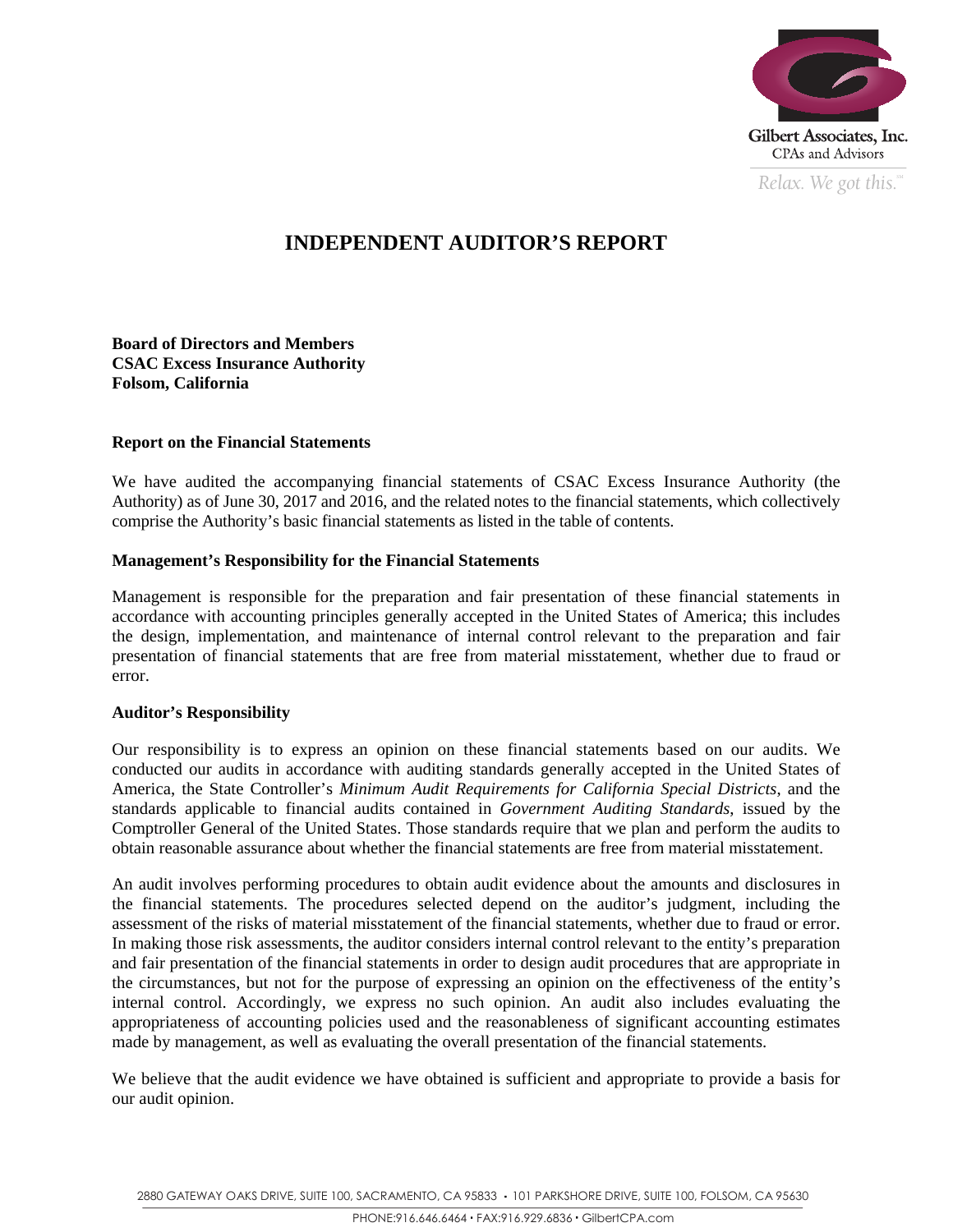Board of Directors and Members CSAC Excess Insurance Authority Page 2

## **Opinion**

In our opinion, the financial statements referred to above present fairly, in all material respects, the financial position of the Authority as of June 30, 2017 and 2016, and the changes in financial position and cash flows for the years then ended in accordance with accounting principles generally accepted in the United States of America, as well as accounting systems prescribed by the State Controller's Office and state regulations governing special districts.

## **Other Matters**

### *Required Supplemental Information*

Accounting principles generally accepted in the United States of America require that the management's discussion and the required supplementary information, as listed in the table of contents, be presented to supplement the basic financial statements. Such information, although not a part of the basic financial statements, is required by the Governmental Accounting Standards Board, who considers it to be an essential part of financial reporting for placing the basic financial statements in an appropriate operational, economic, or historical context. We have applied certain limited procedures to the required supplementary information in accordance with auditing standards generally accepted in the United States of America, which consisted of inquiries of management about the methods of preparing the information and comparing the information for consistency with management's responses to our inquiries, the basic financial statements, and other knowledge we obtained during our audit of the basic financial statements. We do not express an opinion or provide any assurance on the information because the limited procedures do not provide us with sufficient evidence to express an opinion or provide any assurance.

# *Other Information*

Our audits were conducted for the purpose of forming an opinion on the financial statements that collectively comprise the Authority's basic financial statements. The supplemental information section, as listed in the table of contents, is presented for purposes of additional analysis and is not a required part of the basic financial statements.

The supplemental information section is the responsibility of management and was derived from and relate directly to the underlying accounting and other records used to prepare the basic financial statements. Such information has been subjected to the auditing procedures applied in the audit of the basic financial statements and certain additional procedures, including comparing and reconciling such information directly to the underlying accounting and other records used to prepare the basic financial statements or to the basic financial statements themselves, and other additional procedures in accordance with auditing standards generally accepted in the United States of America. In our opinion, the supplemental information section is fairly stated, in all material respects, in relation to the basic financial statements as a whole.

The Introductory Section and the Statistical Section, as listed in the table of contents, are presented for the purposes of additional analysis and are not a required part of the basic financial statements. They have not been subjected to the auditing procedures applied in the audit of the basic financial statements and accordingly, we express no opinion on them.